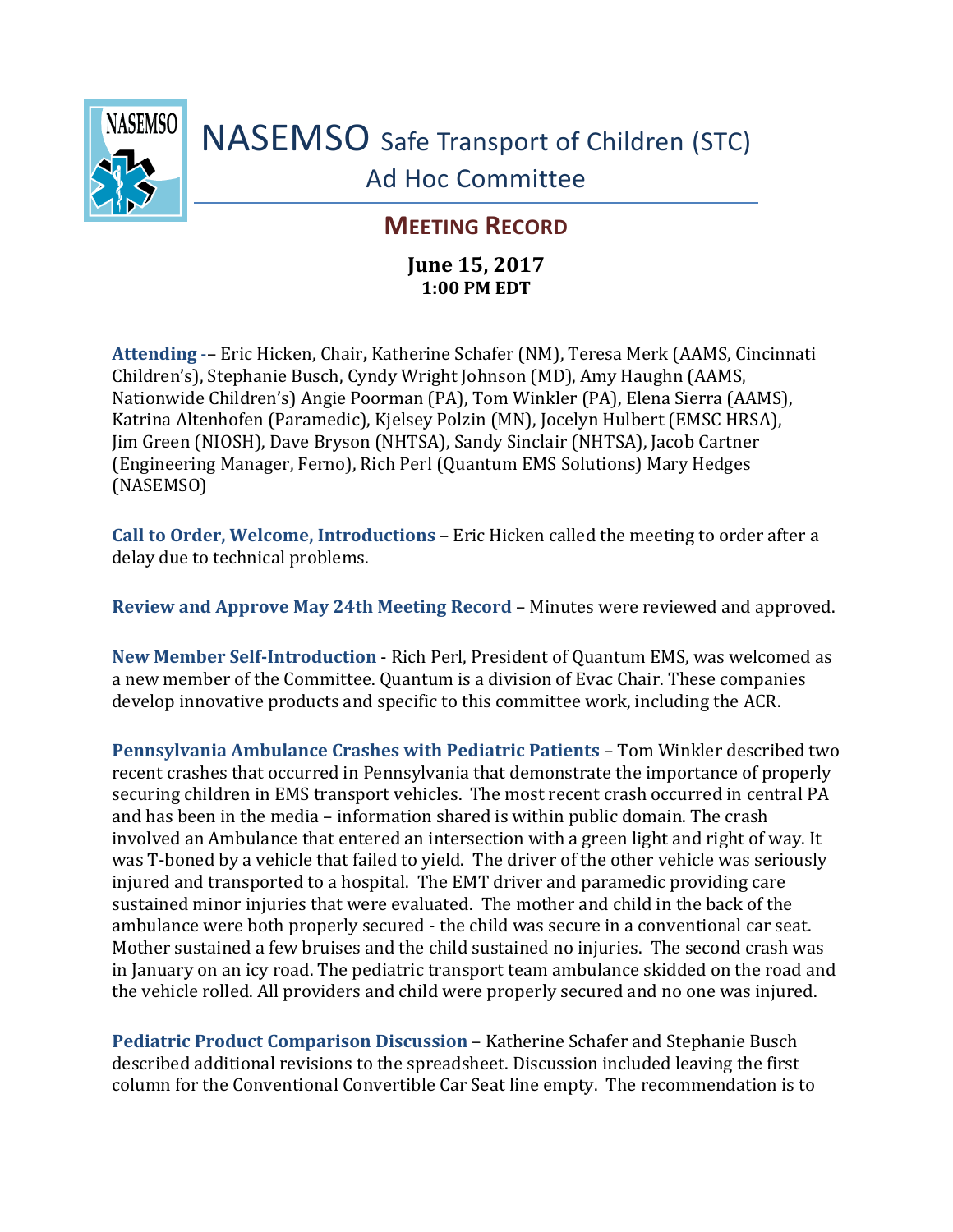refer the reader to both the manufacturer's directions for that car seat and their local EMS protocols.

Discussion of the IMMI Safe Transport device listed at the bottom included the types of readers for the document: EMS procurement officers, Ambulance Inspectors, Transport teams. Dr. Bull has stated in the past her desire to keep the IMMI device in the document for the pediatric transport teams currently using it. After considering the options, the committee agreed to move this device to a fourth tab with a disclaimer at the top mirroring those on the other tabs and stating clearly that these (currently one) devices are no longer manufactured and should only be used by the original purchaser. The concern is that they not be purchased second-hand and used without a maintenance and crash history.

**EMS World Panel Update**– Brandon Kelly was not available to report.

**Corporate & State Partner Initiative Planning** – Jim Green provided an overview of the proposal for the creation of a Safe Transport of Children in Ambulances Corporate and State Partner Initiative. The proposal is intended to raise funds from corporate and state partners to lay the groundwork for a future pediatric crash testing research project. The first step is raising awareness among manufacturers, insurers, state EMS offices and others about the risks children now face when transported by ambulance and the need to establish standards for products used to secure children in ambulances. The proposed project would also identify members of three technically oriented teams - neonatal transports, supine pediatric transports, and seated pediatric transports. The technical teams would design testing constraints that would be used as the framework for three new test methods, which would be formatted as three draft Society of Automotive Engineering (SAE) Recommended Practices. Jim would follow a similar process used in creating the 10 SAE standards for ambulances with many of the same industry and federal government partners, as well as new partners specific to the child restraint manufacturers. Rich Perl added that Quantum EMS would be willing to participate. Mary added the the proposal's budget of \$149,497 has been developed with assistance from Rachael Alter and Beth Armstrong. The concept was previously approved by the NASEMSO Executive Committee.

## **Federal Partner Comments/Update**

 **NHTSA –** Dave Bryson shared that CAAS had a remount forum last week and there will be a meeting summary coming soon. NFPA revision process (1917) has a subcommittee that will develop remount standard and CAAS will be considering developing remount standards. GSA triple K specifications only apply to new builds. Remount involves the 'box' being removed and placed upon a new chassis with or without updates to the patient care 'box'. The new VIN number of the chassis cab will require the entire ambulance to meet the current federal standards for a truck (seat belts, mounting) but not necessarily every part of the patient care. When the VIN number is changed the original GSA certification is invalidated. This discussion is very new and again the meeting summary will be published and meetings will be ongoing.